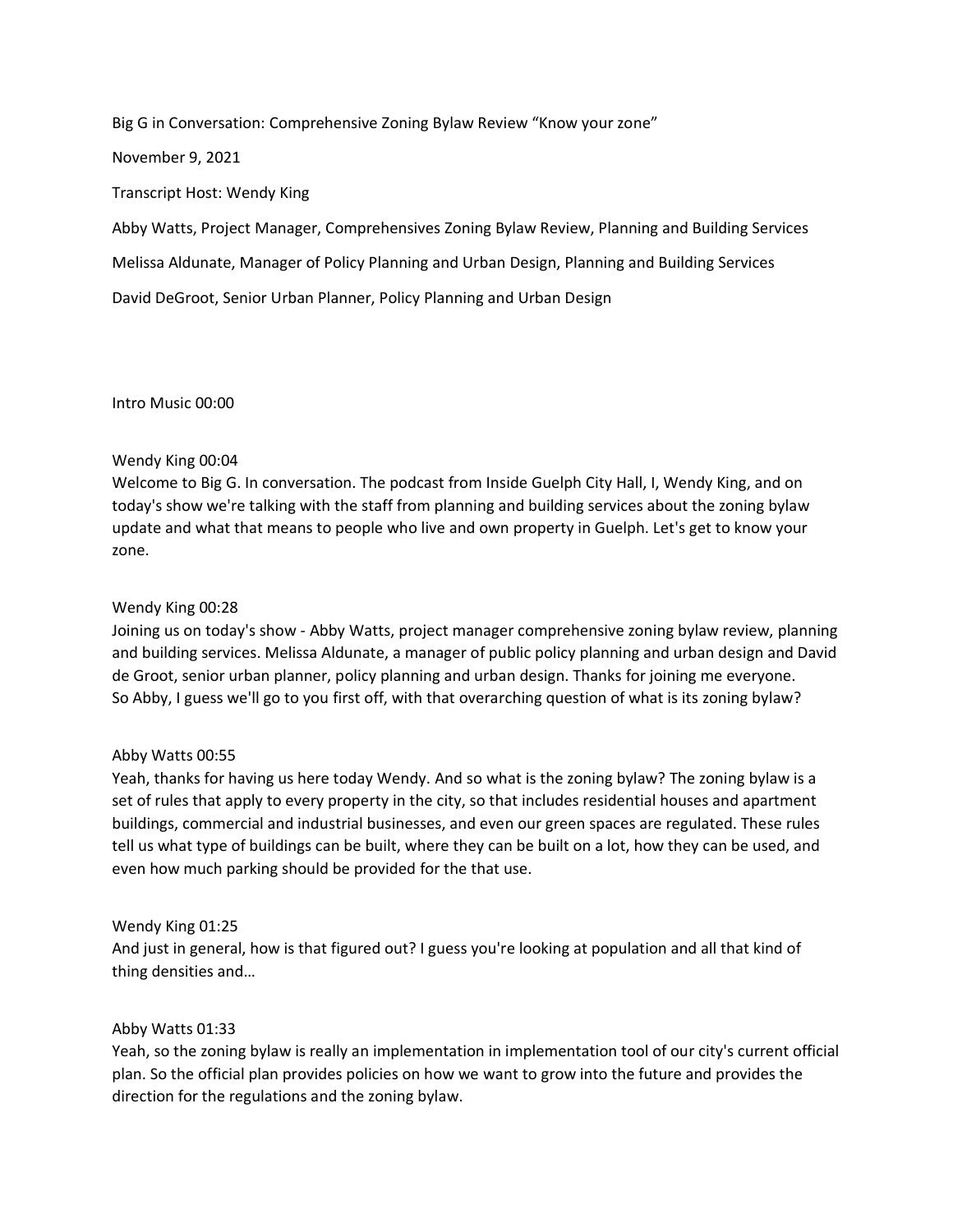#### Wendy King 01:51

So I understand you've been updating the zoning bylaw as approved by Council, So what would you say is gonna change for a Guelph property owner?

#### Abby Watts 02:01

Yeah, so the new zoning bylaw has all new zoning categories, so every property in the city is going to be assigned a new zone. So that is that will be changing for every property owner. The use is permitted on a property or building. Regulations could also be changing, for example on a residential property where you can build a garage. How big and tall that garage can be and how wide a driveway can be is all regulated by the zoning bylaw. And for a commercial property you'll want to check out what uses are permitted and make sure that those uses align with your business plan as well.

#### Wendy King 02:38

So when you say you're looking at every single property, would you say most of them are changing? Or most of it stays the same?

#### Abby Watts 02:48

So it's gonna be important for residents to have a look at their zone and see if it is changing and provide comments on what is being proposed.

#### Wendy King 02:59

OK, so yeah it's gonna ask you that. So how would a person find out what the property is zoned? Or if it's changing and therefore what is allowed now?

# Abby Watts 03:07

Yeah, so we have online mapping available through the project website whichisguelph.ca/zoningreview and there we have the proposed zoning bylaw for everyone to check out, and we also have a fancy new swipe map that's available so people can easily compare what their existing zoning is and what their proposed zoning is on a property. And there's also a search bar that makes it easy for a property owner to look up a specific address in the city.

Wendy King 03:37 And what are the next steps? Where do you go from here?

#### Abby Watts 03:41

So right now we've released the draft bylaw for review for public review, and that's available from now until December 20th, and no decisions are being made at this point by Council and so from there in 2022 will come back to Council for a statutory public meeting, and this is a requirement under the Planning Act, again where no decisions are made, but it provides an additional opportunity for Council to receive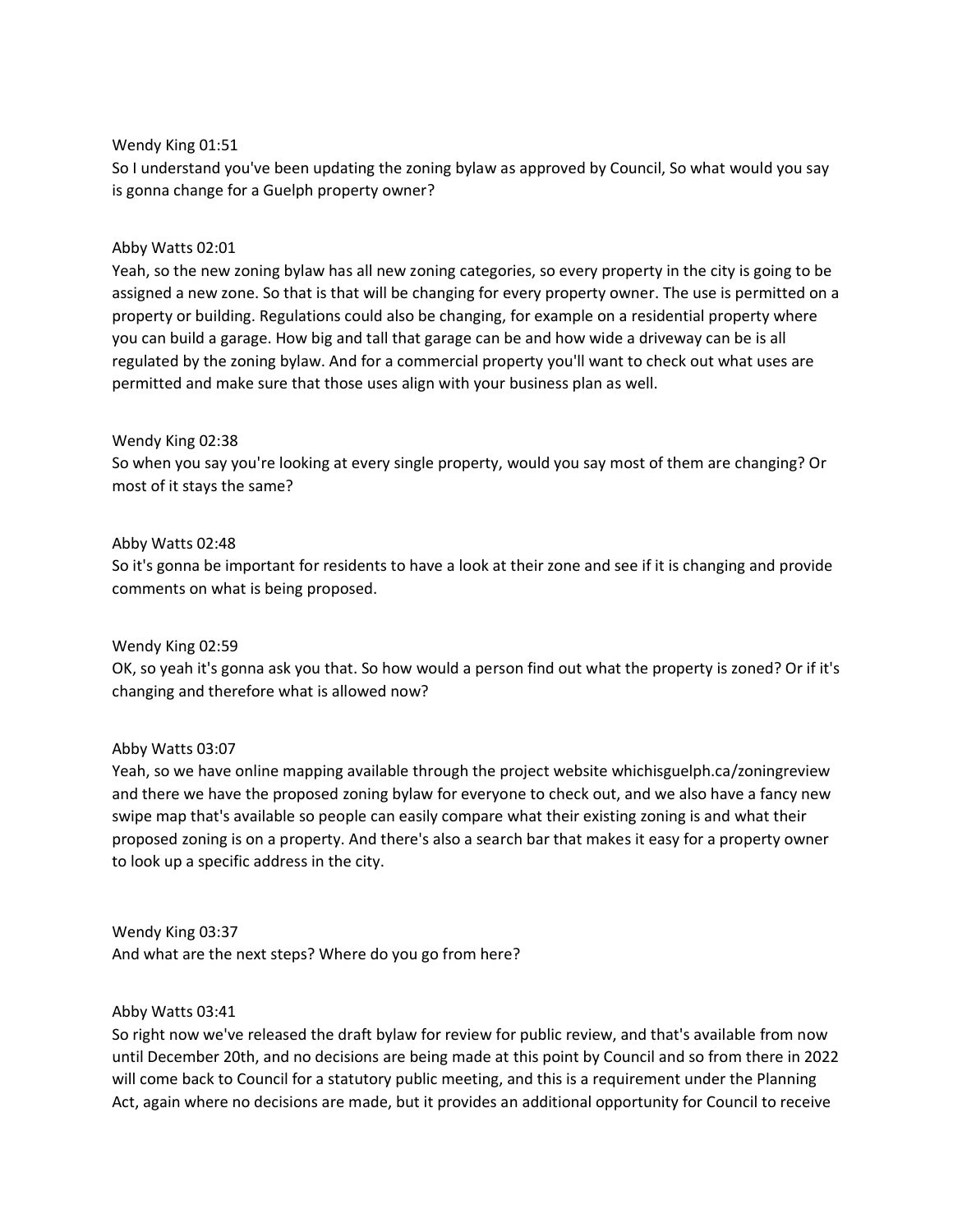public feedback. And once we've completed, that, will go back to Council again for a decision on the bylaw, so changes can be made to the bylaw until Council makes a decision. But it's important that we hear from the public and up until December 20th early in the project so we can have a look at the comments and make changes as appropriate.

#### Wendy King 04:31

Right makes sense, so Melissa, let me ask you, how does the zoning bylaw update support the city's official plan and the strategic plan?

#### Melissa Aldunate 04:41

Well, there zoning bylaw is used to implement the vision and land use policies for the city from our official plan. The zoning bylaw provides a way for the city to manage land use and future development and prevent conflicting land uses from being built or developed near each other. This new zoning bylaw will align with our official plan land use designations and it also provides regulations for height and density permissions.

In terms of the city strategic plan, our new zoning bylaw aligns with a number of its priorities, and in particular the new zoning bylaw will help businesses succeed. It will assist in designing a sustainable city and will help adopt clean transportation options as well as helping to increase the range and mix of housing options available in our community to meet our resident's needs.

### Wendy King 05:27

So how could zoning possibly support affordable housing? I'm sure that's a big segment of what you think about.

# Melissa Aldunate 05:36

Yes, affordable housing is definitely a key issue in our community and our draft new zoning bylaw supports that provision of affordable housing in a few ways. It proposes to combine zones that permit housing to simplify the permitted uses. So, for example, where now are by law only permits detached houses, we would now permit other uses such as semi-detached houses as well.

It also broadens the permissions for additional residential units, which we also refer to as basement apartments or garden suites, and that allows an additional 2 units on properties within the city.

It encourages a greater range and mix of housing types within neighborhoods and provides more options for affordability. We've also looked at our parking requirements, so the provision of parking spaces in our city also effects affordability. The draft new zoning bylaw proposes to reduce the number of vehicle parking spaces required with in some areas of the city.

And that would help achieve more walkable and and transit supportive areas in our city. And it also we've combined with that requirements for bicycle parking spaces. So adding this in provides more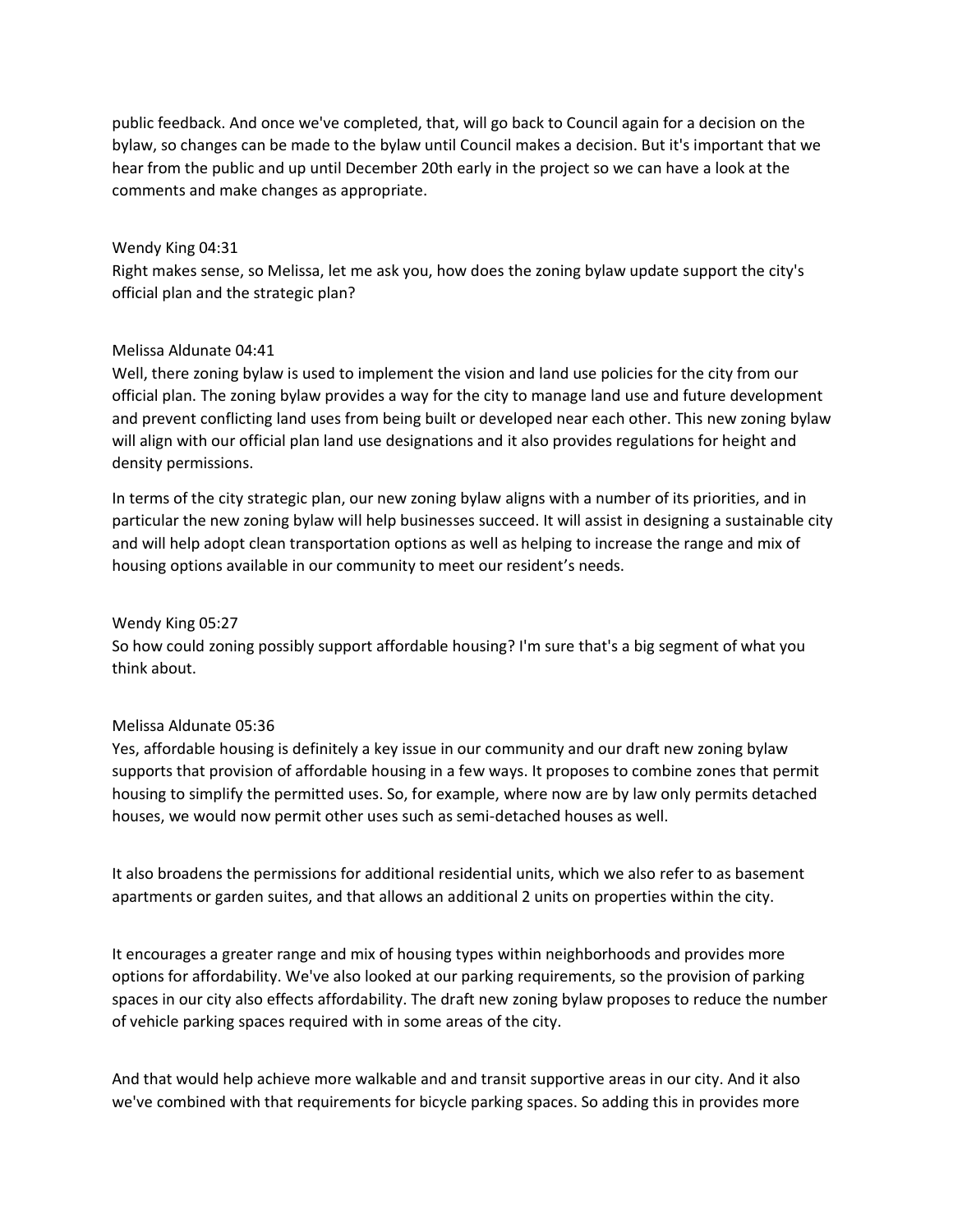equity for other modes of transportation, and address is one of the many contributing factors to affordability within our city.

#### Wendy King 06:50

Wow, there's so much to think about for sure, so David, what would you say is maybe new or innovative about this updated zoning bylaw?

# David DeGroot 07:01

I, I think one of the first things you'll notice Wendy. If you or anyone else goes online is that it looks different. So, one of the main goals of this project was to create a more accessible and user-friendly diagram. So, what you'll see is a much cleaner layout than our previous bylaw. More reader friendly layout and that means sort of more illustrations that explain the text. It also is easier to navigate than before, and certainly a more attractive bylaw than the previous one. And then, as Abby had sort of talked about.

You know we are making this more digital so there is online mapping which will make it more easier for the public to find information on the property then sort of the paper based map that the previous bylaw only relied on. And in addition, we've also done our best to try to use more sort of plain language where possible. It is a, it is a legal document, but we've done our best to try. Try to make it as understandable as we can and then again it also what you'll see in there is more sort of forward-looking regulations so.

Melissa mentioned one about bicycle parking, but there's also stuff about electrical vehicle parking and really, it's about trying to meet the needs of residents and businesses now and into the future. And then I, I guess, my final thing about what you'll see that's different and just excites me as an urban designer, is that there's more of an emphasis on built form regulation, so.

You know how do we promote and build a more walkable and attractive built environment? And this zoning bylaw certainly moves us closer to that goal of the official plan.

# Wendy King 08:32

You've really all answered this question, but it seems to me the fact that you've come, it's not really - I mean, you're totally revamping it. It sounds like, but obviously because of all the changes, I mean just in in terms of like you mentioned, electric cars or more biking. Or you know, and I know you're changing your transportation system in Guelph as well. So all of that, I'm assuming is why this had to happen as well?

# David DeGroot 08:57

Yeah, I mean I, I think one of the big things is that it modernizes the city zoning bylaw, so we haven't comprehensively updated our zoning bylaw since 1995. And really this this is meant to take that vision.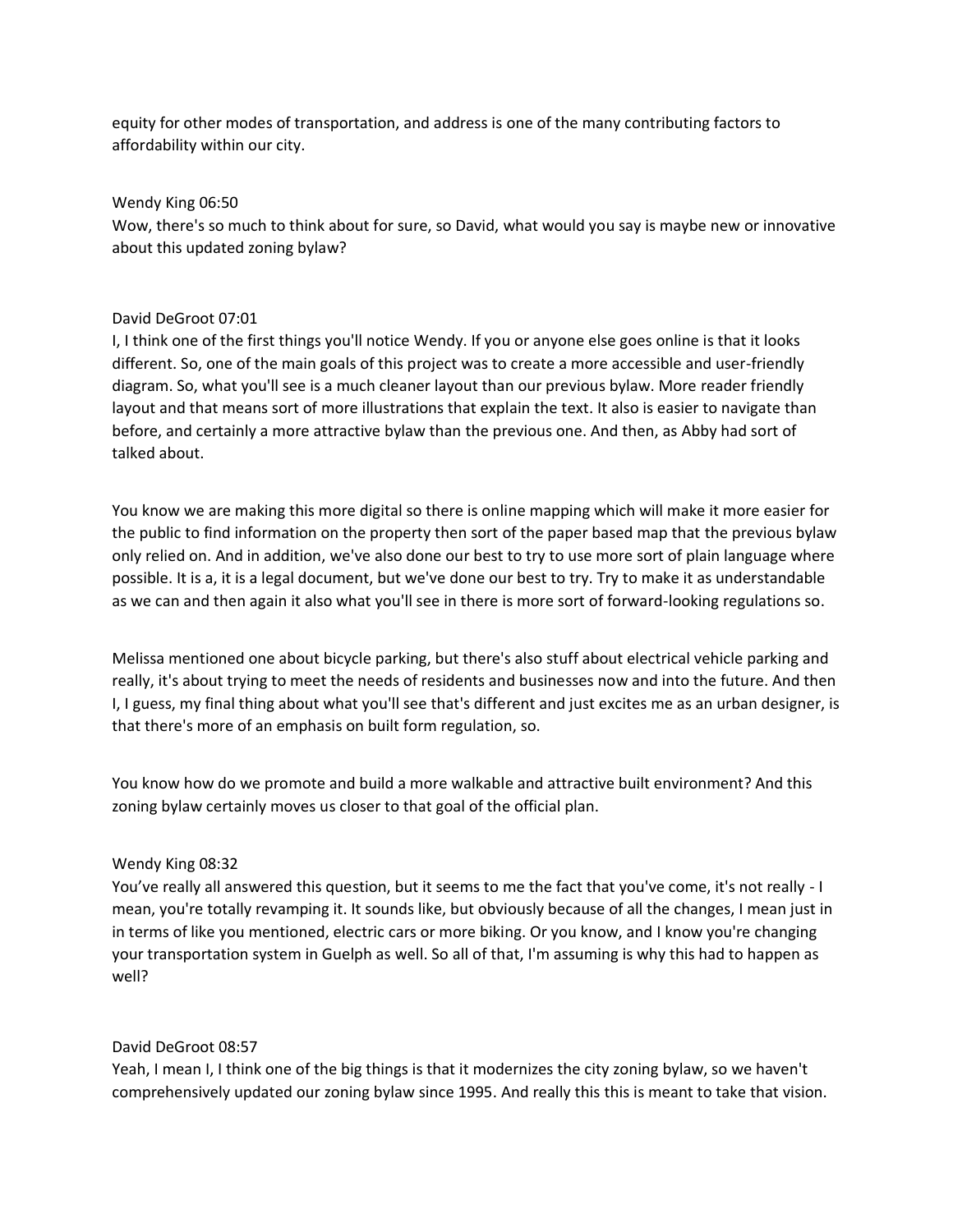Document all the lofty goals or the official plan and put them into regulation and really try to better again reflect the needs of our Community today and then also looking into the future. So again, that's why there's an emphasis in this right in the zoning bylaw on sustainability on protecting our natural heritage system, on better urban design and that promotion of active transportation and such as walking and cycling.

# Wendy King 09:36

So what will this mean? Uhm, changes in how people like apply for permits or if they wanted to do something on their property that was had to get permission. Obviously, that still happens, but any change in what kind of permits are needed or how that process is going to take place?

# David DeGroot 09:52

It doesn't change the permits per say, but once, a new zoning bylaw is approved by council, in effect it will replace the existing zoning bylaw. So that means that any new application will have to conform to the new zoning bylaw and not the not the older one anymore, as there will be a transition period, there usually is as you try to implement some of these larger changes. As you can imagine. But generally new applications will be reviewed by city staff to make sure they meet the new requirements once it's approved by council.

# Wendy King 10:26

I know having sat through a lot of Council meetings as a reporter, a lot of times that's what you see is people coming forward because they either don't agree with the zoning that they have or they wanna make changes to it. Do expect more of that, or because it seems simpler to handle, maybe less than less of those.

# David DeGroot 10:48

Yeah, I mean that's that is one of the reasons why update your official plan is that you make it more in line with the official plan and the hope and goal is to reduce the amount of site specific zoning that's needed generally. So that's certainly one of the goals here is to say you know, if you're building in line with the city's vision through the official plan and then we're going to make it easier for you to develop in Guelph.

# Wendy King 11:13

And I know we were mentioning Abby. I think you mentioned a lot of the different zoning categories, but could we run over those again just so people know what all the different categories might be?

# Abby Watts 11:26

Sure, so there are a number of zones within each category, but I'll just go over the high-level categories, so we've got a residential, we we're introducing a lot of new mixed-use zones into the new zoning bylaw to align with the official plan, and we've got commercial zones, employment zones, institutional zones, and we have our natural heritage system, which is a new zone that's being introduced, and we have a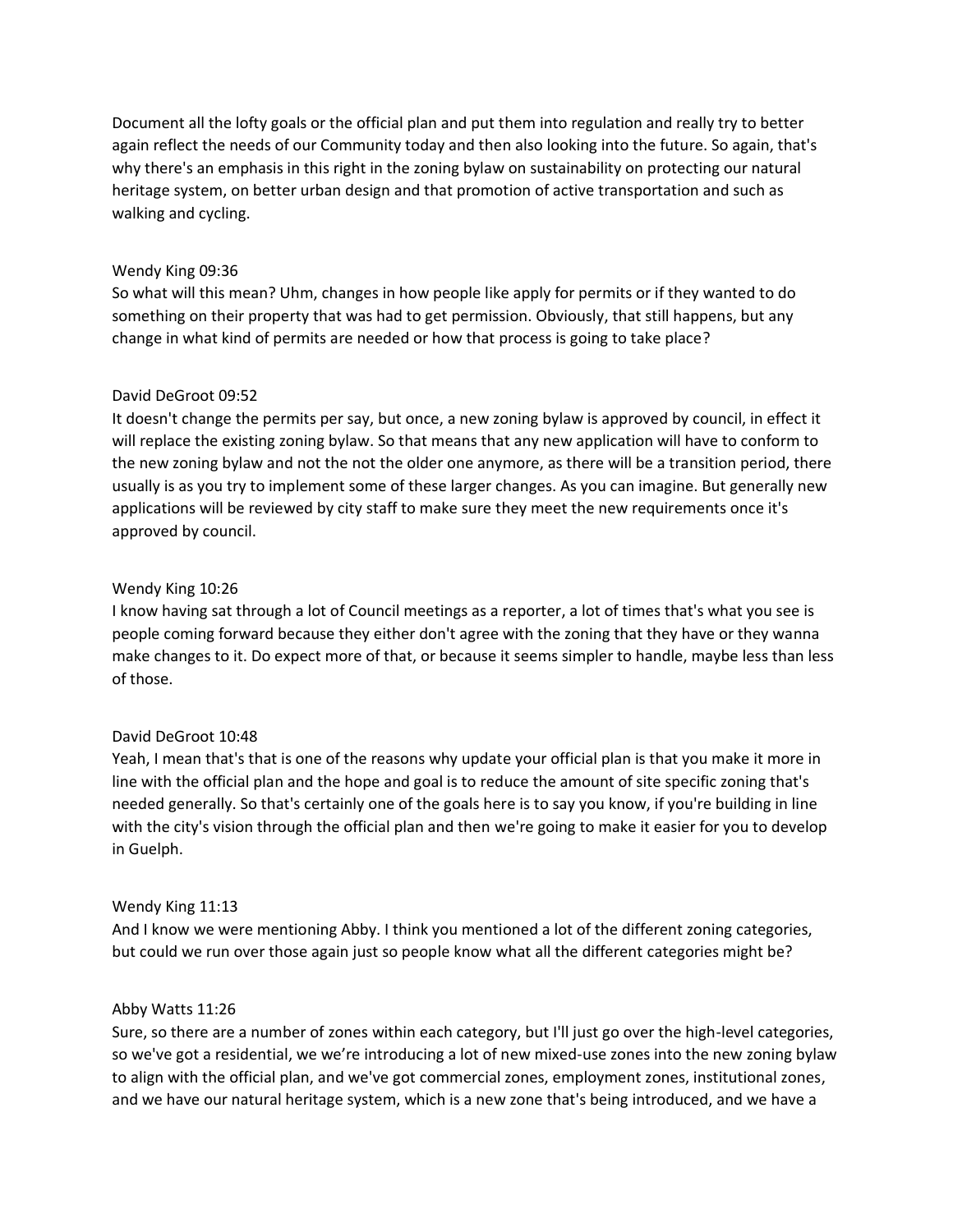utility zone, Parks zones, open space, some urban reserve zones that are kind of land set aside for future development.

#### Wendy King 12:06

Yeah, there, there's more than I thought. I was thinking that the you know the top four -but yeah, there's a lot more and so David is at your job and your team to ensure that you know it's all mixed together and looks good too. Like you don't wanna have obviously three hospitals together etc. etc. So you're trying to figure that out like a giant puzzle in a way.

# David DeGroot 12:30

Yeah, absolutely. I mean part of what you're trying to do through the zoning bylaw is take that official plan map and turn it into regulations and built form on the ground. So just as you said there, there is more emphasis on this new zoning bylaw on sort of where buildings are positioned in order to make them more walkable there is an emphasis on reducing, you know where we can and where the data has supported it. The amount of parking stalls in order to allow for more green space and more trees and sort of again try to deliver the vision that we heard as planners when our official plan was developed.

#### Wendy King 13:12

And Melissa, I wanted to ask you if the zoning bylaw update, UM, if it also works in coordination with the provincial and federal legislations. Like, you know the planning act or places to grow.

# Melissa Aldunate 13:27

Sure, yes there zoning bylaw is 1 tool that the city uses to plan for growth and development and we are required to follow the provinces framework for land use planning and Ontario. The province does set out the regulatory and policy framework for us and we do have to follow that and that includes the Planning Act which sets out legislation and rules. And then it also includes the provincial policy statement which provides high level policy foundations for land use in Ontario.

When do you mentioned a place to grow that is another policy, provincial policy that we do follow and that provides direction for managing growth and achieving our population and employment targets to the year 2051. So, both the city's official plan and zoning bylaw must follow those provincial documents where our official plan sets out. As David mentioned, our big picture vision for growth and development and our land use framework in Guelph that provides our considerations for where certain types of development and land use are permitted. So where are employment areas or where housing and residential areas are, uhm, so our official plan does conform to that provincial framework and then our zoning bylaw is required to conform with our official plan.

So that means that the zoning bylaw puts our official plan into place through providing day-to-day administration of land use rules. So, Abby talked about regulations for land uses within the city and within those zones that she mentioned and the zoning bylaw also. And in terms of following provincial regular regulations and policy, helps us to achieve objectives for providing a range and mix of housing and arranging mix of employment and job opportunities as well.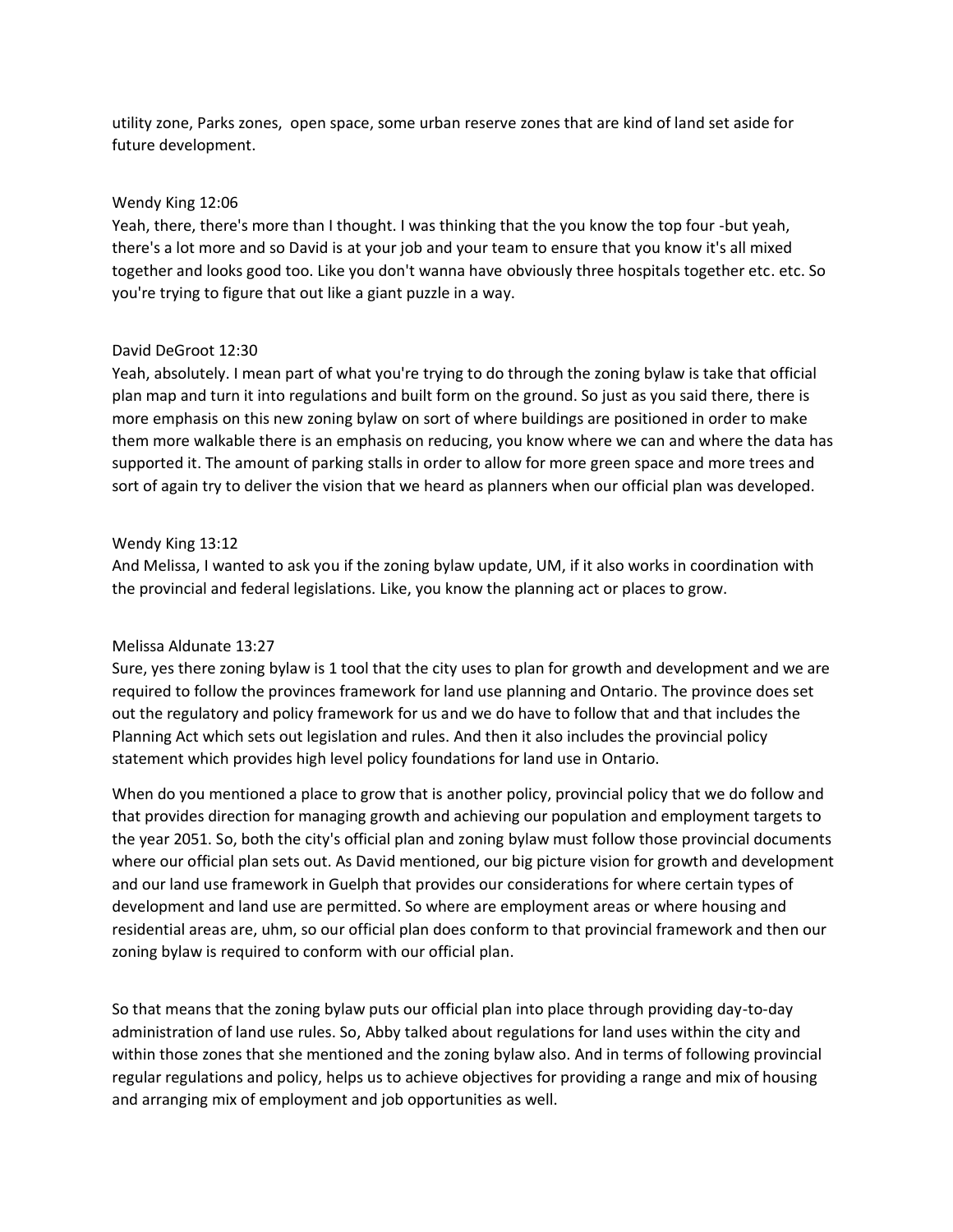#### Wendy King 15:08

How different would you say is your former zoning bylaw? Because you said you haven't done it for a while? There's been several years. How different would you say this one is to that one? The old one? Whoever wants to answer that.

#### Abby Watts 15:22

Sure, I can jump in and comment on that. So yeah, it has been 26 years since we've. We've introduced a new zoning bylaw, so it is quite a bit different. I think David touched on the look of the bylaw being different. A big emphasis on accessibility and usability of the bylaw. So we've incorporated a number of illustrations.

And we've also included more mixed-use zones, so you'll see zones within our nodes and corridors, allowing for a better mix of building types and commercial uses.

Parking rates have been reviewed as well, so we've looked at sort of all of the technical aspects of our bylaw. We've looked at what has been working and what hasn't been working through the data that we've collected over the years.

### Wendy King 16:13

Maybe we should run over to. I know you want people involved. Guelph is amazing it at getting public people to get involved in different projects, etc. How do you want people to get involved in seeing what you're doing?

# Abby Watts 16:26

Yeah, we want to be able to talk to as many people as we can during this phase of the project so you can visit. Have your say.guelph.ca backslash CZBR between November 8th and December 20th. We have a virtual open house available online. There you can attend an information session. Will have a number of those running to get more information about the zones that you're interested in and you'll be able to provide comments through that website as well. We are also offering office hours with staff so you can drop in ask US questions. It's a little bit more face to face online what we can do, and you can always reach out to me at zoningreview@guelph.ca. As well. I can answer any questions you have or we can set up an individual meeting to go through different questions that you have as well.

Wendy King 17:18 How long has this all taken?

Abby Watts 17:20 We started the project in 2018. UM, we've completed phase one, two and two, and now we're working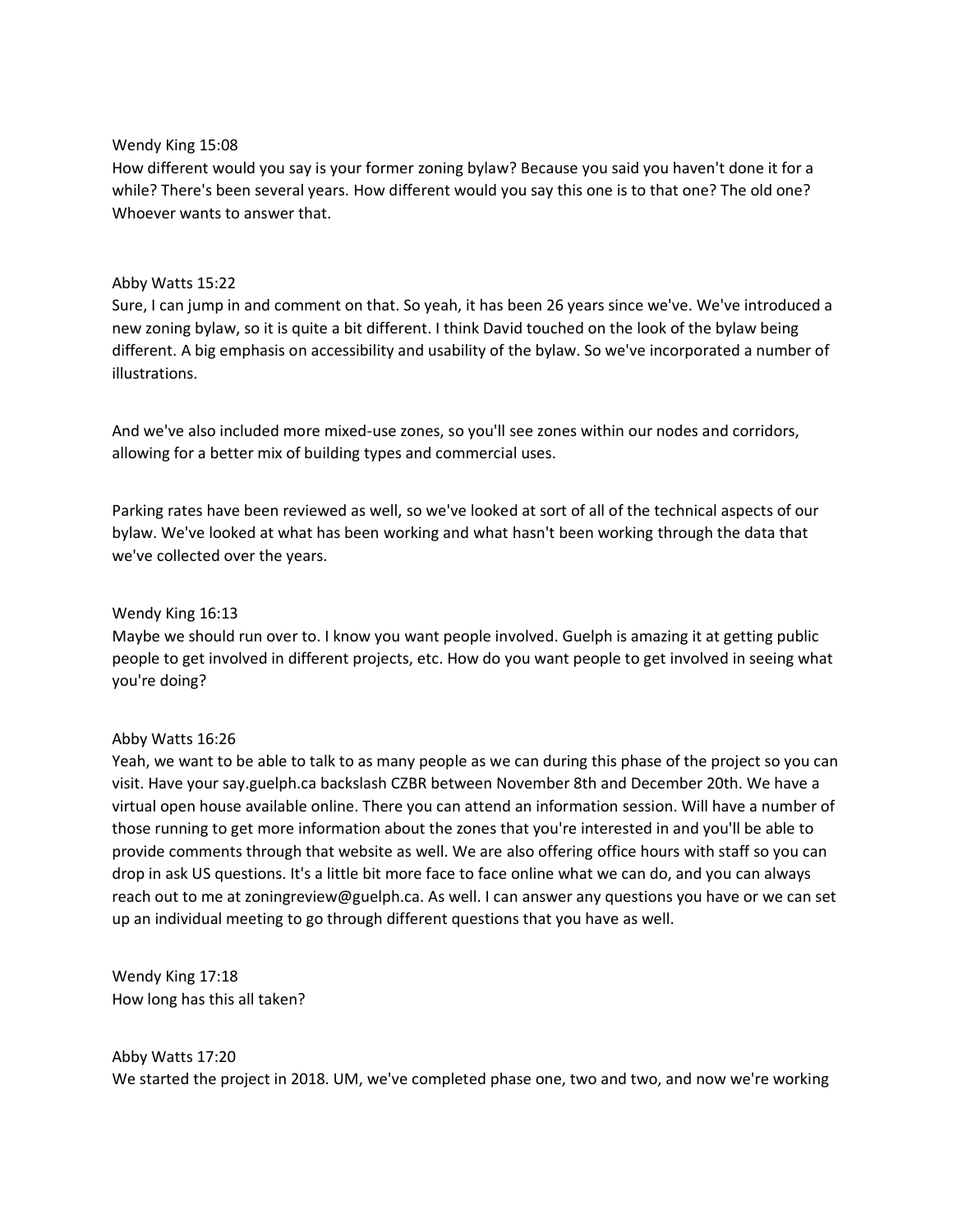on completing phase three. And yeah, the last phase has been about a year of drafting a new zoning bylaw.

Wendy King 17:36 So you guys all live for zoning?

Abby Watts 17:40 There's lots of zoning, yes.

Wendy King 17:44

It's your thing. It's your thing for sure. So if I could ask you just, Umm, you know we're going to assume it all is approved and goes through smoothly. What is your hope for this new zoning bylaw? Could I ask each of you that?

#### Abby Watts 17:57

Sure, maybe I'll get started and I think my hope is that it is. It is really user friendly and something that people can understand that it's more inclusive, uhm allows for a better flexibility, allows for more flexibility in a better mix of housing types and allows for additional opportunities for housing within existing areas of the city as well.

#### David DeGroot 18:27

As someone who works in in urban design. Obviously, I'm excited about the fact that the zoning bylaw starts to embed some of.

The urban design work we've done through different guidelines and standards we've produced into the zoning bylaw and will, you know, make a more attractive and walkable city. And then also, I, I think the look and the fact that we've started to use illustrations and not just rely on sort of legal text to really show what we mean. I think is is really exciting about the work of this bylaw.

Wendy King 18:58 Great, Melissa?

#### Melissa Aldunate 19:01

Yeah, I'm just building on that. I think the flexibility that the new bylaw provides is as well as the modern framework will help to streamline business processes to help streamline development. Coming online, it will help the public and council understand the vision for development in the city and and just bring about development in a more efficient and forward thinking way for the city.

Wendy King 19:24